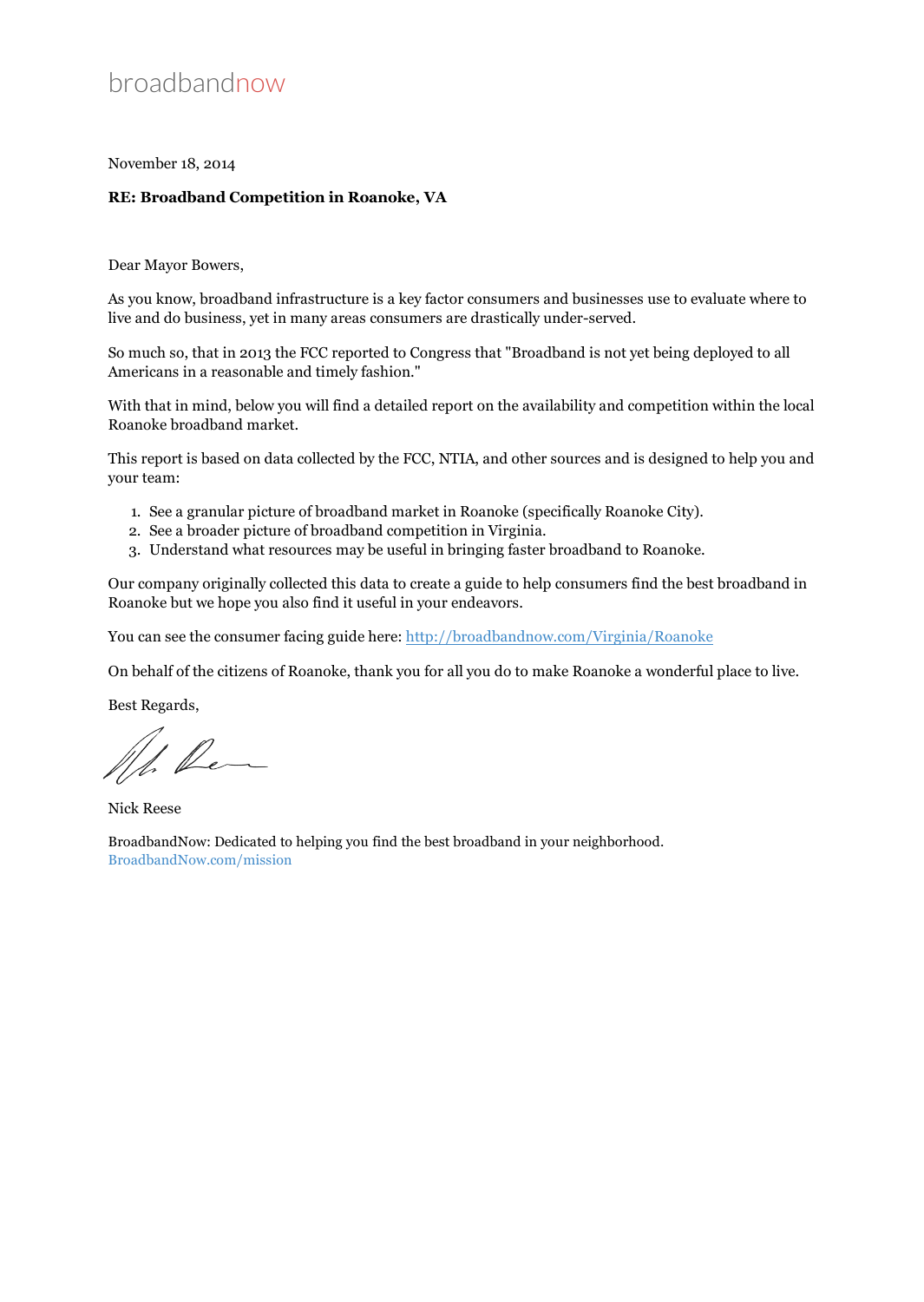# **Broadband competition in Roanoke at a glance:**

- Average broadband speed: 25.2 MBPS
- Broadband speeds compared to state average: 18% slower
- Broadband speeds compared to National average: 3% slower
- Overall wired broadband coverage (Roanoke City): 97.5%
- Population under-served (Roanoke City): 3,733 (estimated) †

| Coverage by speeds | <b>Roanoke City</b> | <b>Virginia</b> | U.S.  |
|--------------------|---------------------|-----------------|-------|
| 10+ mbps coverage  | 97.5%               | 87.4%           | 91.5% |
| 50+ mbps coverage  | 97.5%               | 78.5%           | 82.0% |
| 100+ mbps coverage | 97.5%               | 76.0%           | 59.8% |

| <b>Coverage By Tech</b> | <b>Roanoke City</b> | <b>Virginia</b> | U.S.  |
|-------------------------|---------------------|-----------------|-------|
| Wired (all types)       | 99.9%               | 93.4%           | 95.1% |
| Fiber Optic             | 8.2%                | 45.9%           | 24.3% |
| Cable                   | 96.9%               | 82.8%           | 88.1% |
| <b>DSL</b>              | 98.5%               | 83.3%           | 88.6% |
| <b>Fixed Wireless</b>   | 98.7%               | 12.1%           | 49.3% |
| Mobile Broadband        | $100.0\%$           | 98.4%           | 99.0% |

† **Note from Nick:** The most important number in the list above is the "population underserved" metric. This is the number of people that only have access to 0 or 1 wired broadband provider leaving them without a competitive market and no option to switch if they are dissatisfied with their service.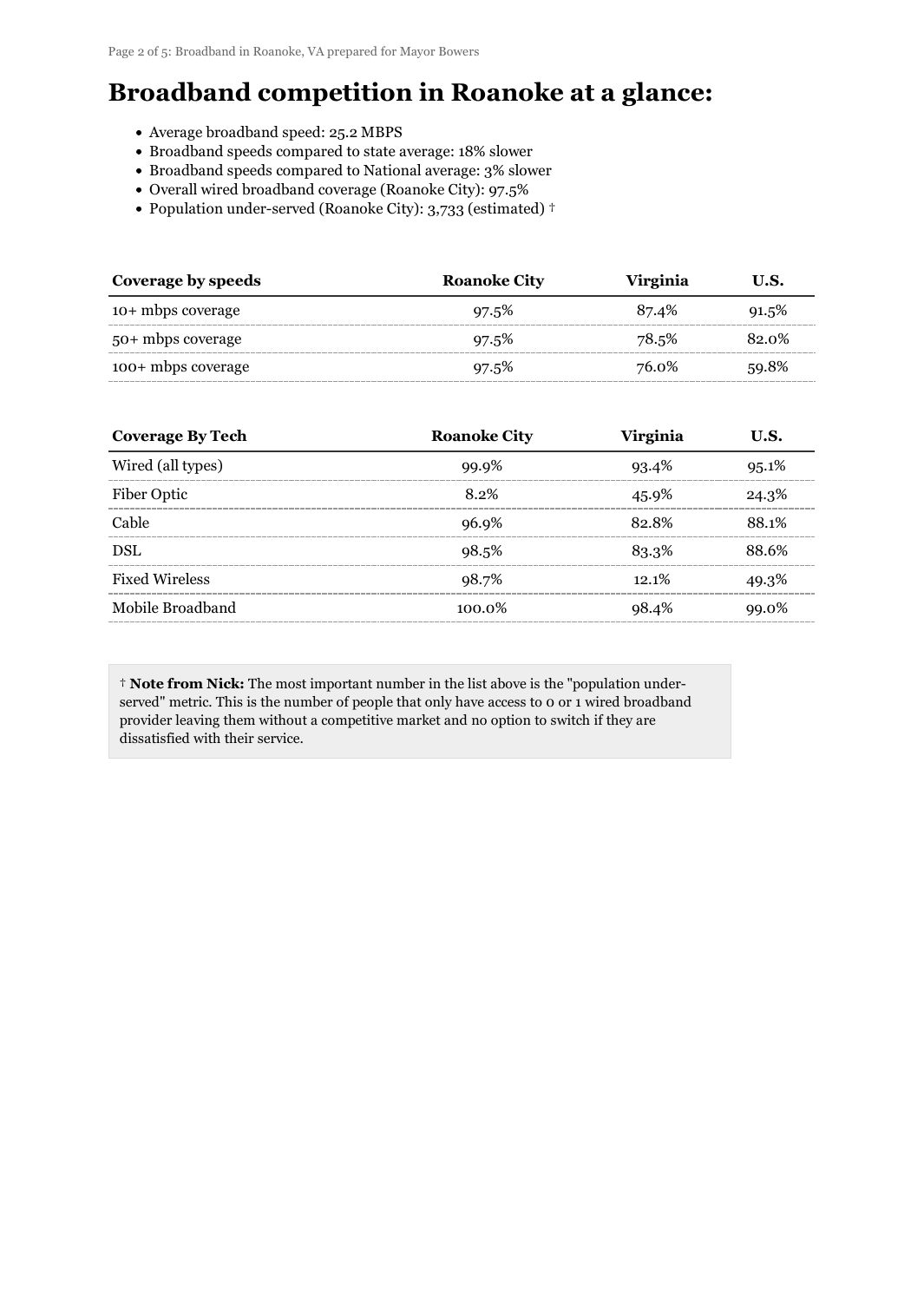# **Roanoke's Broadband Competition in Detail**

## **Large Providers:**

- Verizon High Speed Internet: offering DSL to 98.5% of Roanoke City with 24% of customers saying they would recommend their service to a friend.
- Cox Communications: offering cable to 95.8% of Roanoke City with 31% of customers saying they would recommend their service to a friend.
- Comcast: offering cable to 3.8% of Roanoke City with 21% of customers saying they would recommend their service to a friend.
- Lumos Networks: offering DSL to 3.3% of Roanoke City with 40% of customers saying they would recommend their service to a friend.

## **Alternative Providers**

Alternative providers are smaller providers, wireless providers, business only providers, or providers covering only a small percentage of Roanoke City.

- B2X Online: offering fixed wireless to 98.7% of Roanoke City.
- NRV UNWIRED: offering fixed wireless to 3.1% of Roanoke City.

**Note from Nick:** For consumers looking to compare providers, we've done a detailed comparison of each at <http://broadbandnow.com/Virginia/Roanoke>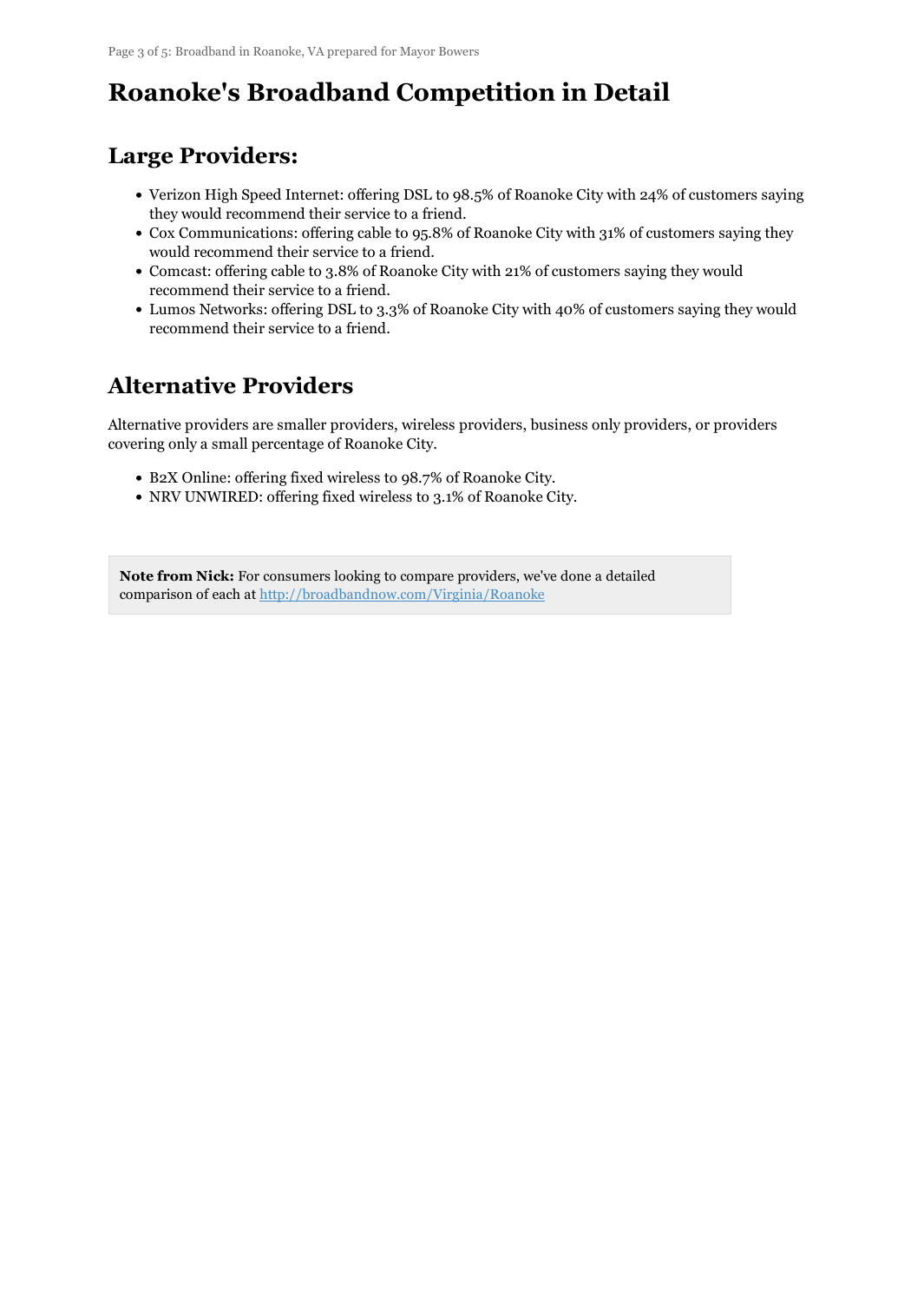# **An Overview of Virginia's Broadband**

- Virginia is the 33rd most connected state
- Average statewide speed: 30.9 MBPS
- 10+ MBPS coverage: 87.4%

#### **Government Funding for Virginia:**

Since 2010, Wired Virginia has been awarded \$8,099,979 in federal grants for Virginia's Broadband Initiative.

Another \$92,995,941, accounting for 2.7% of all federal infrastructure grants, was awarded to broadband infrastructure projects in Virginia.

Since 2011, access to a wired connection of at least 10mbps has improved from 76.9% to 87.4% of Virginians.

### **Legal Barriers to Municipal Broadband**

Many mayors and city representatives ask us what they can do to bring faster broadband to their area.

The unfortunate reality is that many municipalities have few options besides asking the local providers to expand/upgrade their network or building their own infrastructure if it is allowed by the state legislature.

To make the situation more complex, Virginia is one of the 19 states that have passed statues limiting municipalities from offering competitive broadband Internet or fiber optic services to their constituents.

For more details on the limitations see:

- VA Code § 15.2-2108.6: Franchises; Sale and Lease of Certain Municipal Public Property; Public **Utilities**
- http://leg1.state.va.us/cgi-bin/legp504.exe?000+cod+TOC15020000021000000000000 VA Code § 56-265.4:456-484.7:1: PUBLIC SERVICE COMPANIES
- http://leg1.state.va.us/cgi-bin/legp504.exe?000+cod+TOC56000000010000010000000 VA Code § 56-484.7:1: Offering of communications services
- http://leg1.state.va.us/cgi-bin/legp504.exe?000+cod+56-484.7C1

If you're interested in the process of bringing municipal broadband to Roanoke, here are a few case studies. We have no relation to any of them and don't endorse them, they are just provided as a resource:

- Broadband at the Speed of Light: A 75 page report from the Institute for Local Self-Reliance dissecting how Chattanooga, TN, Bristol, VA, and Lafayette, LA built robust municipal networks.  $\circ$  Found at: http://www.ilsr.org/wp-content/uploads/2012/04/muni-bb-speed-light.pdf
- Fast Internet Is Chattanooga's New Locomotive: A recent article in the NYT about Chattanooga's municipal broadband.
	- Found at: http://www.nytimes.com/2014/02/04/technology/fast-internet-service-speedsbusiness-development-in-chattanooga.html

As you're probably already aware, a resolution was introduced at the U.S. Conference of Mayors in June that calls for the FCC to preempt state barriers to municipal broadband service. For more information on this resolution, see http://muninetworks.org/content/us-conference-mayors-passes-resolution-endstate-barriers.